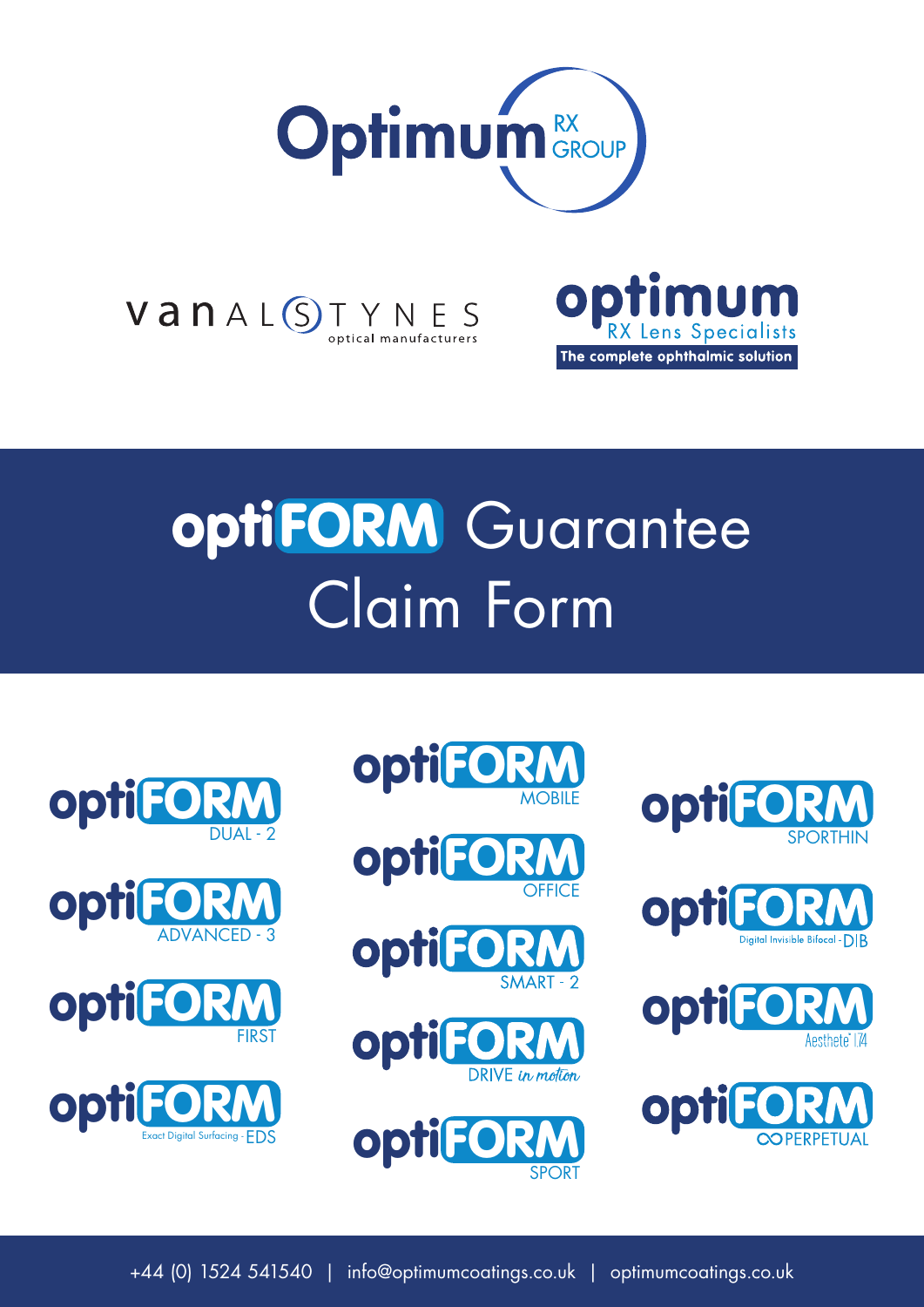## optiFORM Guarantee

- 1. The terms of the optiFORM Guarantee apply only to cases where optiFORM progressive lenses match the prescription and have been correctly glazed.
- 2. In order to claim a credit you should send the lenses and a completed optiFORM Guarantee claim form to Optimum.
- 3. Only one optiFORM progressive credit will be issued per patient. The credit is valid for 90 days.
- 4. The optiFORM Guarantee covers all optiFORM lenses.
- 5. The optiFORM Guarantee is on a like for like basis. However, credits can be redeemed for any optiFORM product. If the value is higher then the difference will be charged accordingly.
- 6. Claims must be received within 90 days from the date of the original order.
- 7. In order for the claims to be processed the account must be operating within the agreed trading terms.
- 8. The optiFORM Guarantee scheme is in addition to your statutory rights.
- 9. Optimum reserve the right to refuse a credit if they believe any of the conditions have not been adhered to.
- 10. Credit does not cover prescribing or dispensing errors.